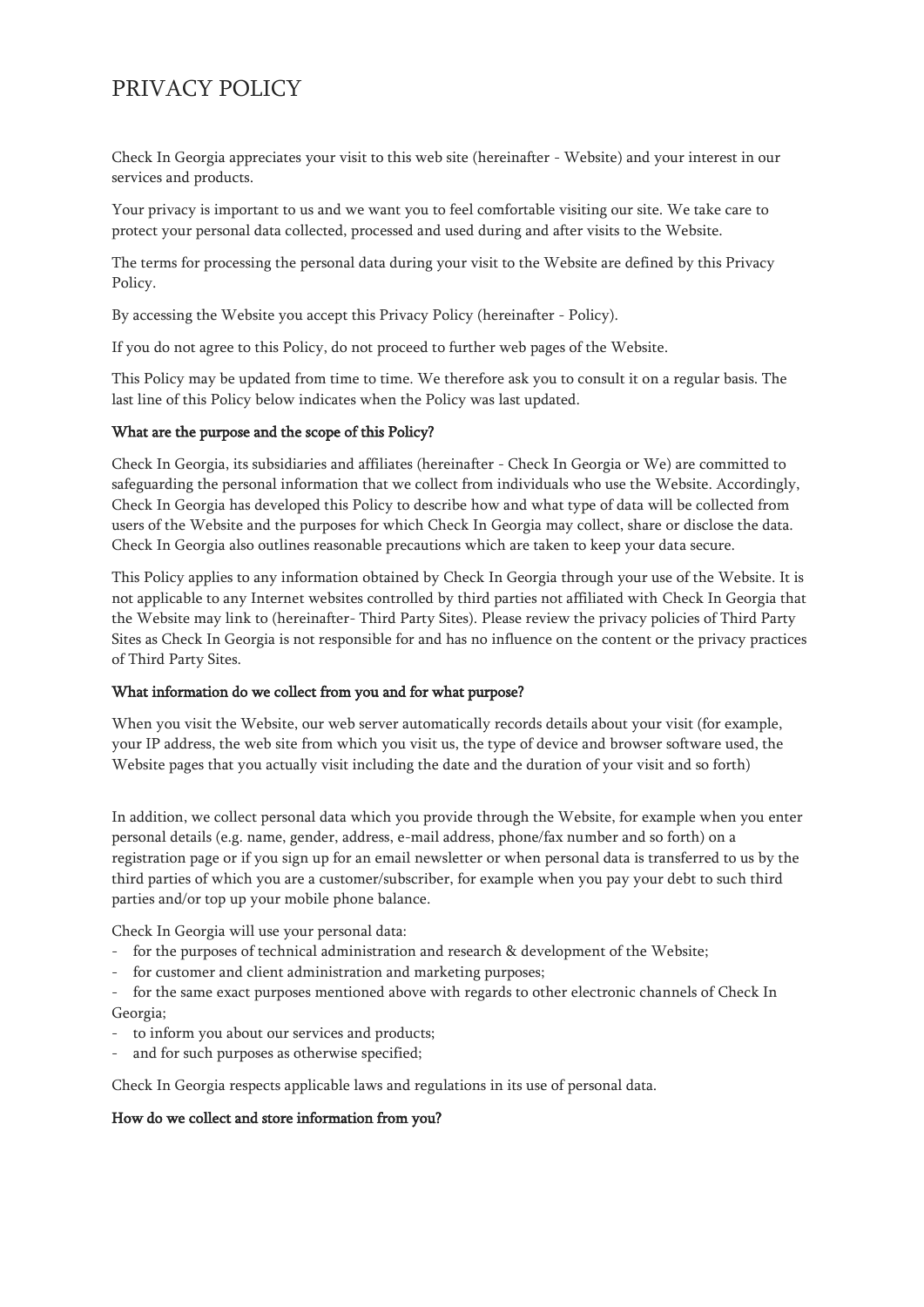Check In Georgia uses tracking technology such as cookies or tags (hereinafter – Tracking Technology) to gather information as outlined above (see: "What information do we collect from you and for what purpose?") to understand how visitors use the Website.

Tracking technology helps us manage and improve the usability of the Website, for example by detecting whether there has been any contact between your computer and us in the past and to identify the most popular sections of the Website.

Please ensure that you set your cookie settings by un-ticking certain types of cookies if you do not consent to their use by Check In Georgia.

When you save your cookie settings, they should also apply to your future visits to the Website. However, for technical reasons beyond Check In Georgia 's control, this cannot be guaranteed. For example, if you reset your browser, delete your cookies or access the Website from another browser or device your cookie settings may be lost.

In many cases you can also control tracking technologies using your browser. Please ensure that your browser setting reflects whether you wish to be warned about and/or accept tracking technologies (such as cookies) where possible. The specific capabilities of your browser and instructions on how to use them can usually be found in the manual or help file of your browser.

Refusing, disabling or deactivating of tracking technologies may result in a reduced availability of the services provided by the Website or parts of the Website may no longer function correctly.

## To whom do we disclose your information collected from the Website?

Check In Georgia may disclose your information to its affiliates and its and their agents and third party providers inside or outside your country of residence to perform services for Check In Georgia and for the purposes stated above. Our affiliates, agents and third party providers who have access to personal data obtained through the Website are obliged to respect privacy.

When transferring personal data internationally we make sure that we comply with applicable laws and regulations, for example, by entering into agreements which will ensure that the recipients of your information maintain an adequate level of data protection.

We may also disclose your information to governmental agencies or entities, regulatory authorities, or other persons in line with any applicable law, regulations, court order or official request, or under any and for the purposes of any guidelines issued by regulatory or other authorities, or similar processes as either required or permitted by applicable law.

#### What security measures have we implemented to protect your information collected through the Website?

Check In Georgia has implemented reasonable technical and organisational security measures to protect your personal data collected by Check In Georgia via the Website against unauthorized access, misuse, loss or destruction.

#### How do we treat electronic messages sent to and from Check In Georgia?

All electronic messages (SMS, email and so forth) sent to and from Check In Georgia are automatically retained in a distinct journaling system which preserves the evidential weight of such messages. They are protected by reasonable technical and organisational measures and may only be accessed in justified cases in line with applicable laws and regulations (e.g. court order, suspicion of criminal conduct, violation of regulatory obligations, material breach of employment contract) to specific persons in defined functions (e.g. Legal, Compliance, Risk). Every step of the process, as well as the search criteria used, are logged in an audit trail. All messages are disposed of after the applicable retention period has expired.

#### What should you consider when sending data over the Internet?

The Internet is generally not regarded as a secure environment, and information sent via the Internet (such as to or from the Website or via electronic message) may be accessed by unauthorized third parties, potentially leading to disclosures, changes in content or technical failures. Even if both sender and receiver